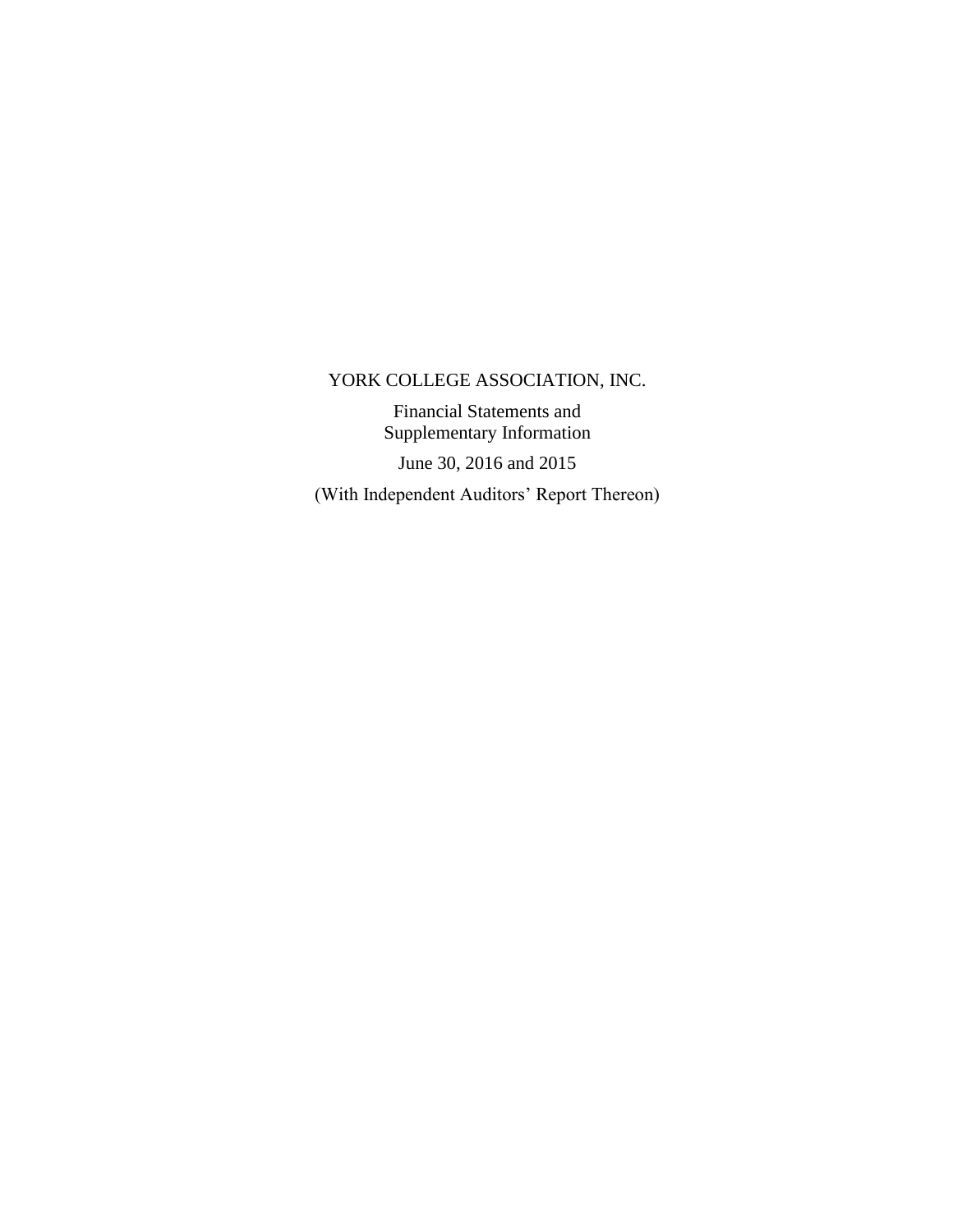## Table of Contents

|                                                                   | Page      |
|-------------------------------------------------------------------|-----------|
| <b>Independent Auditors' Report</b>                               | $1 - 2$   |
| <b>Management's Discussion and Analysis</b>                       | $3 - 8$   |
| <b>Financial Statements:</b><br><b>Statements of Net Position</b> | 9         |
| Statements of Revenue, Expenses and Changes in Net Position       | 10        |
| <b>Statements of Cash Flows</b>                                   | $11 - 12$ |
| <b>Notes to Financial Statements</b>                              | $13 - 20$ |
|                                                                   |           |

\* \* \* \* \* \*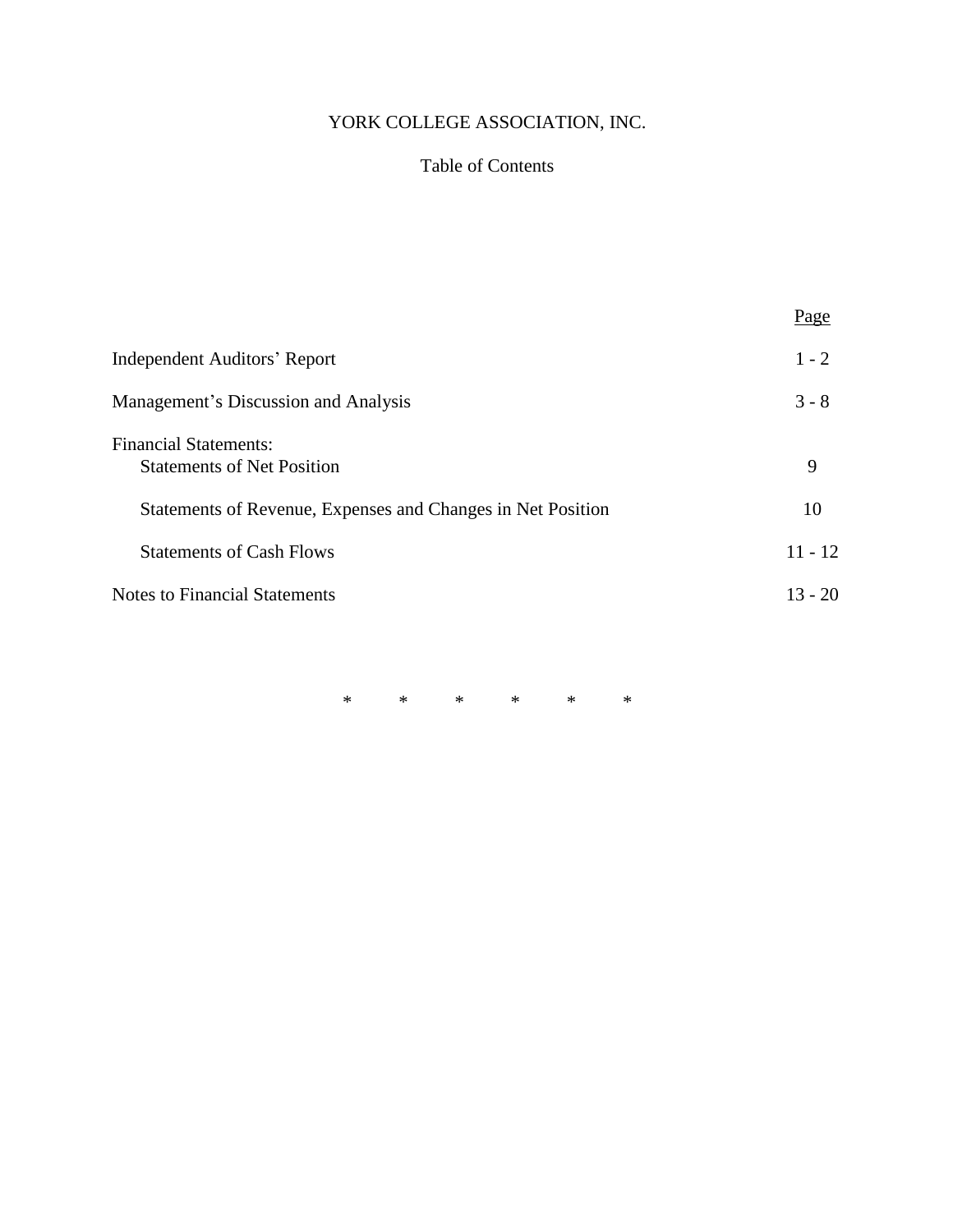

## INDEPENDENT AUDITORS' REPORT

The Board of Directors York College Association, Inc.:

### Report on the Financial Statements

We have audited the accompanying financial statements of York College Association, Inc. (the Association) as of and for the years ended June 30, 2016 and 2015, and related notes to financial statements, which collectively comprise the Association's financial statements as listed in the table of contents.

### Management's Responsibility for the Financial Statements

Management is responsible for the preparation and fair presentation of these financial statements in accordance with accounting principles generally accepted in the United States of America; this includes the design, implementation, and maintenance of internal control relevant to the preparation and fair presentation of financial statements that are free from material misstatement, whether due to fraud or error.

#### Auditor's Responsibility

Our responsibility is to express an opinion on these financial statements based on our audits. We conducted our audits in accordance with auditing standards generally accepted in the United States of America. Those standards require that we plan and perform the audit to obtain reasonable assurance about whether the financial statements are free from material misstatement.

An audit involves performing procedures to obtain audit evidence about the amounts and disclosures in the financial statements. The procedures selected depend on the auditor's judgment, including the assessment of the risks of material misstatement of the financial statements, whether due to fraud or error. In making those risk assessments, the auditor considers internal control relevant to the Association's preparation and fair presentation of the financial statements in order to design audit procedures that are appropriate in the circumstances, but not for the purpose of expressing an opinion on the effectiveness of the Association's internal control. Accordingly, we express no such opinion. An audit also includes evaluating the appropriateness of accounting policies used and the reasonableness of significant accounting estimates made by management, as well as evaluating the overall presentation of the financial statements.

We believe that the audit evidence we have obtained is sufficient and appropriate to provide a basis for our audit opinion.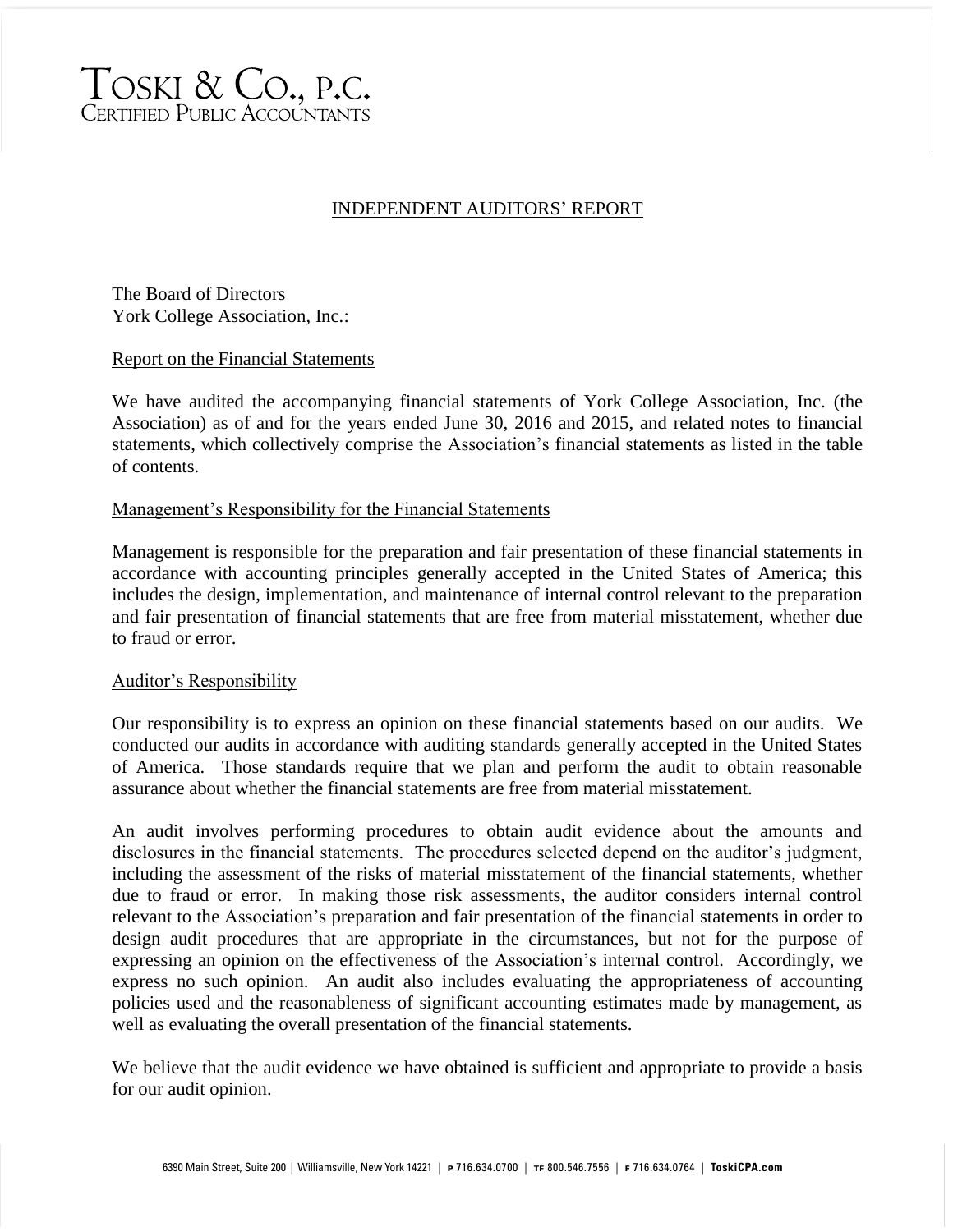### Opinion

In our opinion, the financial statements referred to above present fairly, in all material respects, the net position of York College Association, Inc. as of June 30, 2016 and 2015, and the respective changes in financial position and cash flows for the years then ended, in accordance with accounting principles generally accepted in the United States of America.

#### Other Matter

### Required Supplementary Information

Accounting principles generally accepted in the United States of America require that the management's discussion and analysis on pages 3 through 8 be presented to supplement the basic financial statements. Such information, although not a part of the basic financial statements, is required by the Governmental Accounting Standards Board, who considers it to be an essential part of financial reporting for placing the basic financial statements in an appropriate operational, economic, or historical context. We have applied certain limited procedures to the required supplementary information in accordance with auditing standards generally accepted in the United States of America, which consisted of inquiries of management about the methods of preparing the information and comparing the information for consistency with management's responses to our inquiries, the basic financial statements, and other knowledge we obtained during our audit of the basic financial statements. We do not express an opinion or provide any assurance on the information because the limited procedures do not provide us with sufficient evidence to express an opinion or provide any assurance.

Torki  $\frac{1}{2}$  Co., CPAs, P.C.

Williamsville, New York September 30, 2016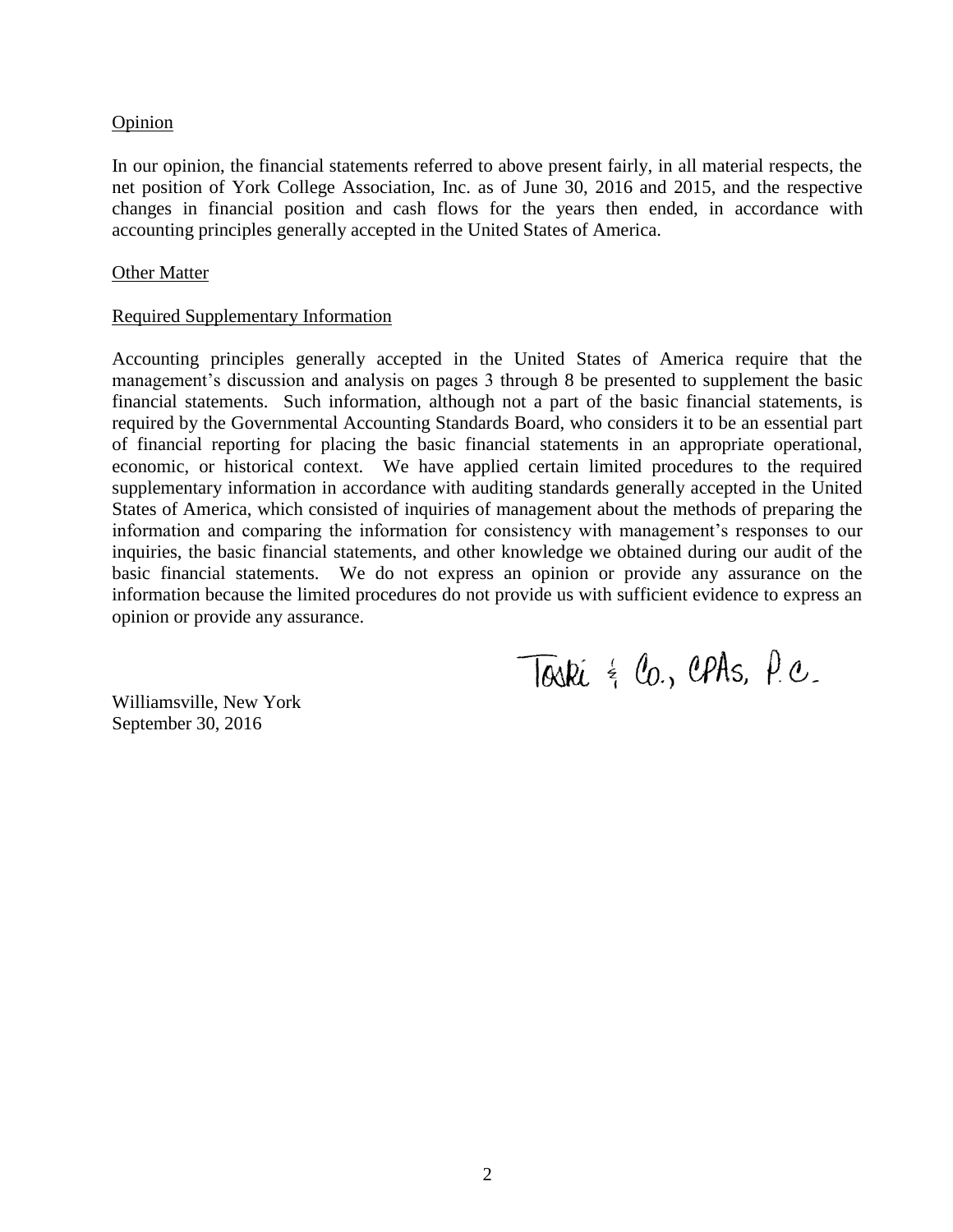Management's Discussion and Analysis June 30, 2016 and 2015

The intent of management's discussion and analysis (MD&A) is to provide readers with a comprehensive overview of the York College Association, Inc.'s (the Association) financial position as of June 30, 2016, and changes in its net position for the year then ended. Since this MD&A is designed to focus on current activities, resulting changes, and currently known facts, it should be read in conjunction with the accompanying audited financial statements and related notes.

### **Financial Highlights**

- The Association's net position decreased by \$8,933 or 1%.
- Operating revenue decreased by \$16,490 or 1%.
- Operating expenses decreased by \$77,862 or 6%.

### **Financial Position**

The Association's net position, the difference between assets and liabilities, is one way to measure the Association's financial health. Over time, increases and decreases in the Association's net position is one indicator of whether its financial health is improving.

#### **Statements of Net Position**

The following summarizes the Association's assets, liabilities, and net position as of June 30, 2016 and 2015, under the accrual basis of accounting:

|                                  | 2016            | 2015      | Dollar<br>change | Percent<br>change |
|----------------------------------|-----------------|-----------|------------------|-------------------|
| Assets:                          |                 |           |                  |                   |
| Current assets                   | \$1,103,838     | 1,190,205 | (86, 367)        | (7%)              |
| Noncurrent asset                 | 675,951         | 710,467   | (34,516)         | (5%)              |
| Total assets                     | 1,779,789       | 1,900,672 | (120, 883)       | (6%)              |
| Liabilities                      | 248,553         | 360,503   | (111,950)        | (31%)             |
| Net position:                    |                 |           |                  |                   |
| Net investment in capital assets | 12,722          | 32,343    | (19,621)         | (61%)             |
| Unrestricted                     | 1,518,514       | 1,507,826 | 10,688           | 1%                |
| Total net position               | 1,531,236<br>\$ | 1,540,169 | (8,933)          | $(1\%)$           |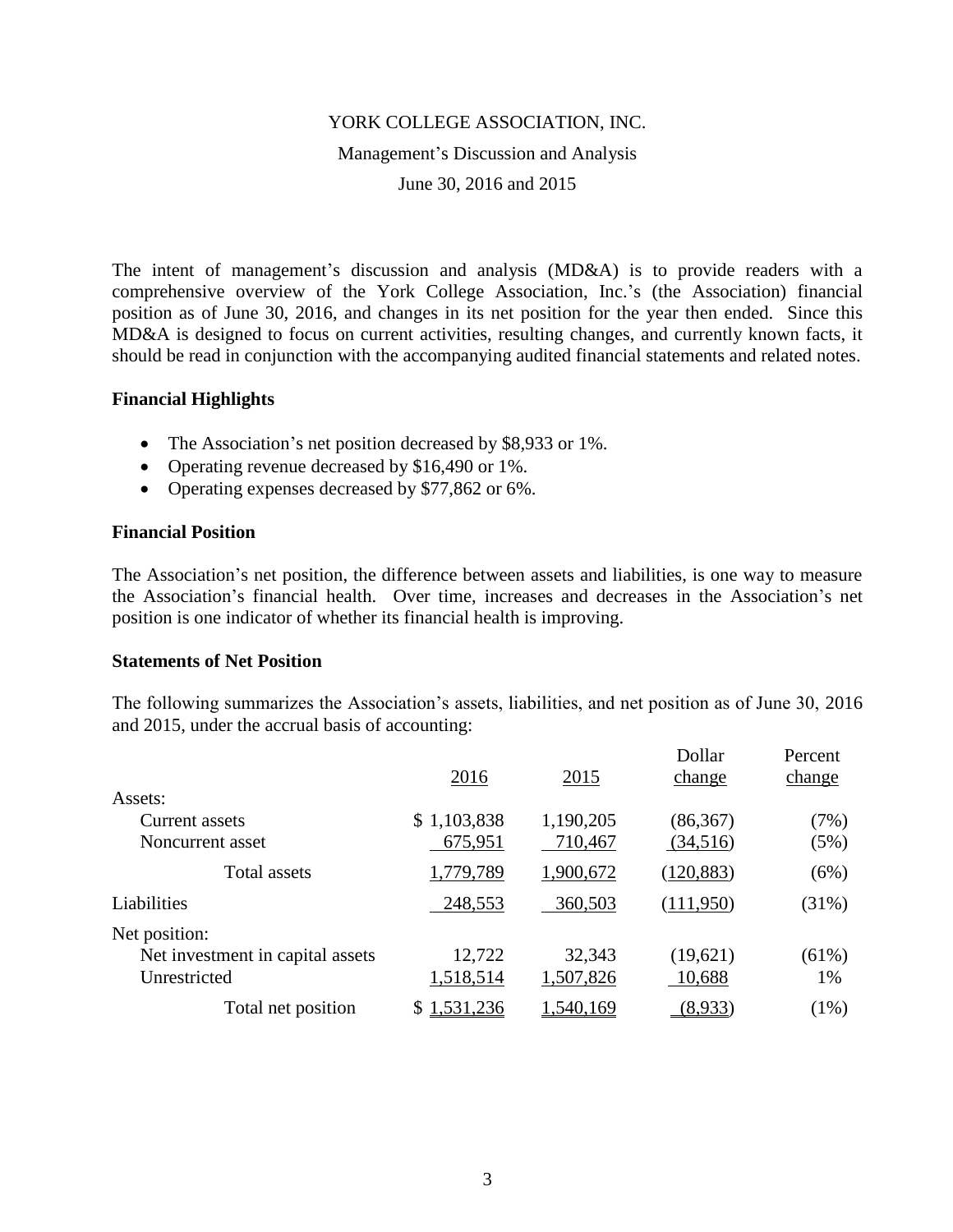#### Management's Discussion and Analysis, Continued

At June 30, 2016, the Association's total assets decreased by \$120,883 or 6%, compared to the previous year. The majority of this variance was attributable to decreases in cash and equivalents of \$86,859. Cash and equivalents primarily decrease due to the timing of payments compared to the prior year. In addition investments and capital assets decreased by \$14,895 and \$19,621, respectively. Investments decreased due to an unfavorable return and capital assets decreased due to depreciation.

At June 30, 2016, the Association's total current liabilities decreased by \$111,950 or 31%, compared to the previous year. The majority of this variance was related to a decrease in accounts payable and accrued expenses as well as due to college entities of \$80,255 and \$30,836, respectively. Due to York College entities decreased, largely due to less reimbursements to New York State. Accounts payable and accrued expenses decreased, largely due to the timing of operating expenses.

There were no other significant or unexpected changes in the Association's assets and liabilities.



The following illustrates the Association's net position at June 30, 2016 and 2015 by category: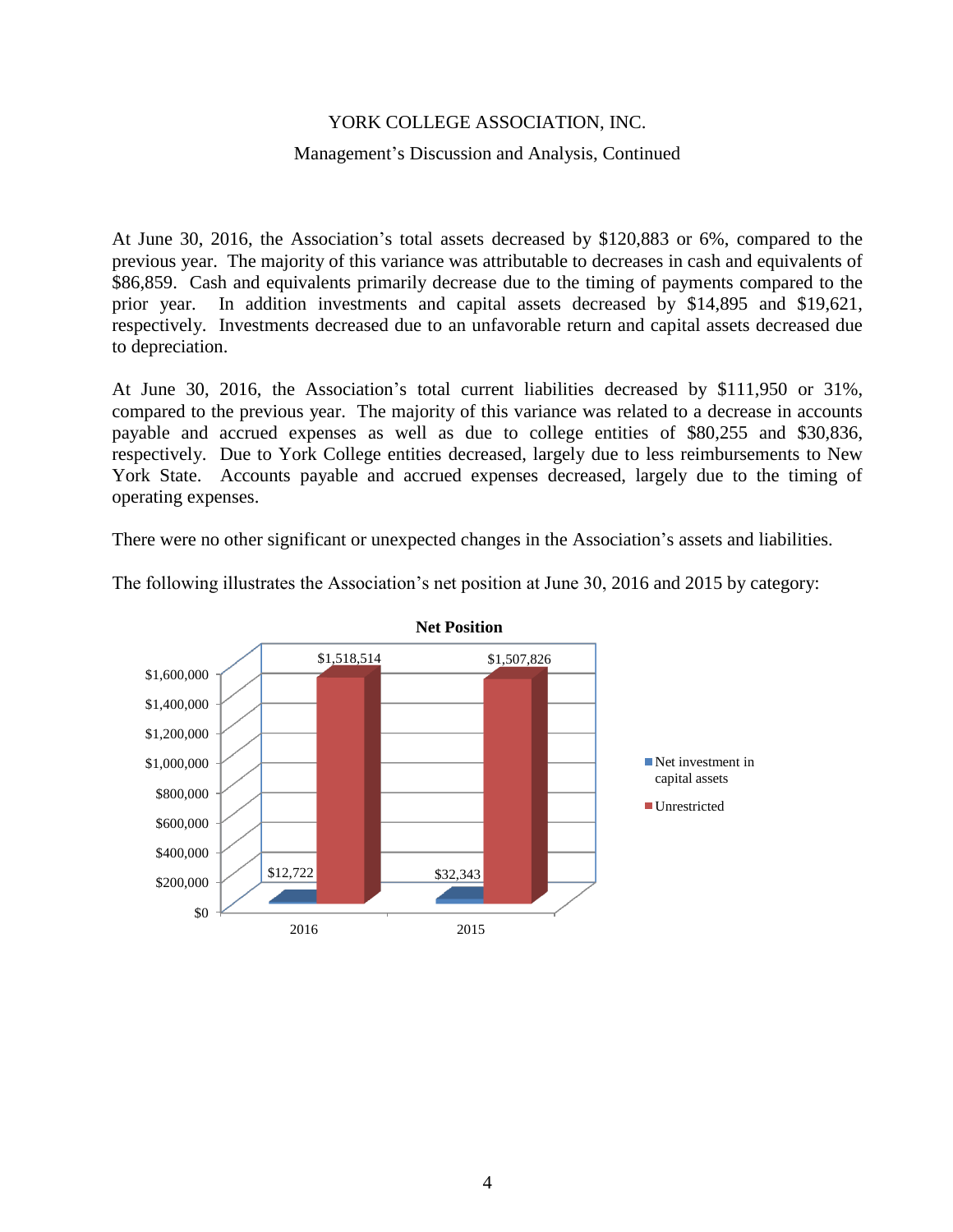#### Management's Discussion and Analysis, Continued

#### **Statements of Revenue, Expenses and Changes in Net Position**

The statements of revenue, expenses and changes in net position present the operating results of the Association, as well as nonoperating revenue and expenses, if any. The major components of revenue and expenses for the years ended June 30, 2016 and 2015 are as follows:

#### **Revenue**

|                                 |               |           | Dollar    | Percent |
|---------------------------------|---------------|-----------|-----------|---------|
|                                 | 2016          | 2015      | change    | change  |
| Operating revenue:              |               |           |           |         |
| Student activity fees           | \$<br>855,505 | 888,404   | (32, 899) | (4%)    |
| Donated space and services      | 268,178       | 250,867   | 17,311    | 7%      |
| Other                           | 3,876         | 4,778     | (902)     | (19%)   |
| Total operating revenue         | 1,127,559     | 1,144,049 | (16, 490) | $(1\%)$ |
| Nonoperating revenue:           |               |           |           |         |
| Interest income                 | 99            | 4,837     | (4,738)   | (98%)   |
| Net depreciation of investments | 14,881)       | (15,781)  | 900       | 6%      |
| Total nonoperating revenue      | 14,782)       | (10, 944) | (3,838)   | (35%)   |
| Total revenue                   | \$            | 1,133,105 | (20, 328) | (2%)    |

The Association's total revenue for the year ended June 30, 2016 amounted to \$1,112,777, a decrease of \$20,328 or 2%, compared to the previous year. The component of this variance relates to a decrease in student activity fees and interest income of \$32,899 and \$4,738, respectfully. Student activity fees decreased due to enrollment and interest decreased largely due to unfavorable market conditions.

Student activity fees represented approximately 76% of total revenue and, accordingly, the Association is dependent upon this level of support to carry out its operations.

There were no other significant or unexpected changes in the Association's revenue.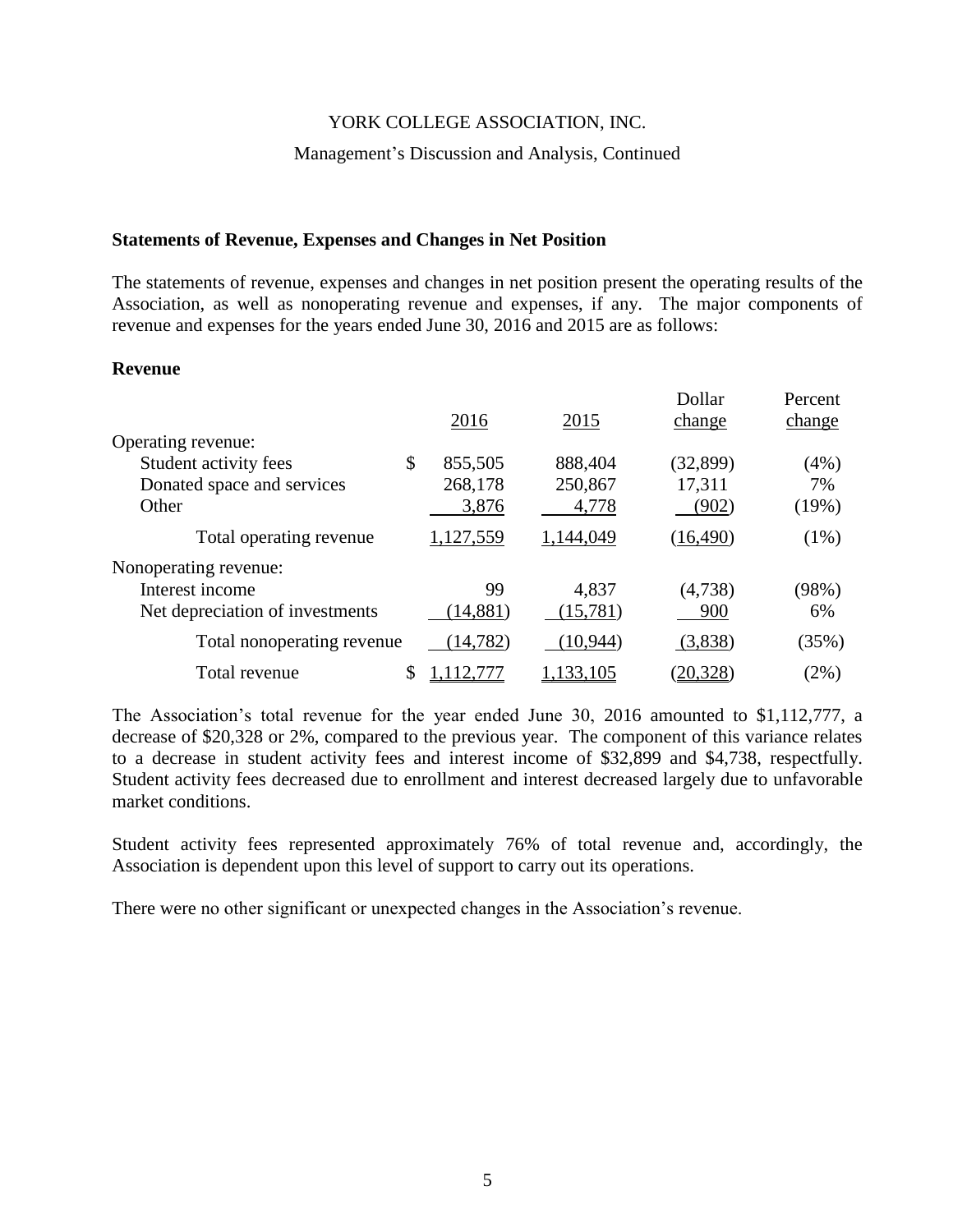## Management's Discussion and Analysis, Continued



The following illustrates the Association's revenue, by source, for the year ended June 30, 2016:

## **Expenses**

|                                 | 2016        | 2015      | Dollar<br>change | Percent<br>change |
|---------------------------------|-------------|-----------|------------------|-------------------|
| Operating expenses:             |             |           |                  |                   |
| Student government              | 122,380     | 220,454   | (98,074)         | (44%)             |
| Communications media            | 61,428      | 50,524    | 10,904           | 22%               |
| Workshops and conferences       | 102,384     | 54,626    | 47,758           | 87%               |
| Graduation/commencement         | 69,963      | 50,605    | 19,358           | 38%               |
| Student clubs and organizations | 62,394      | 69,686    | (7,292)          | $(10\%)$          |
| Athletics and recreation        | 248,750     | 314,295   | (65, 545)        | (21%)             |
| Management and general          | 434,790     | 419,761   | 15,029           | 4%                |
| Depreciation                    | 19,621      | 19,621    |                  |                   |
| Total operating expenses        | \$1,121,710 | 1,199,572 | 77,862)          | (6%)              |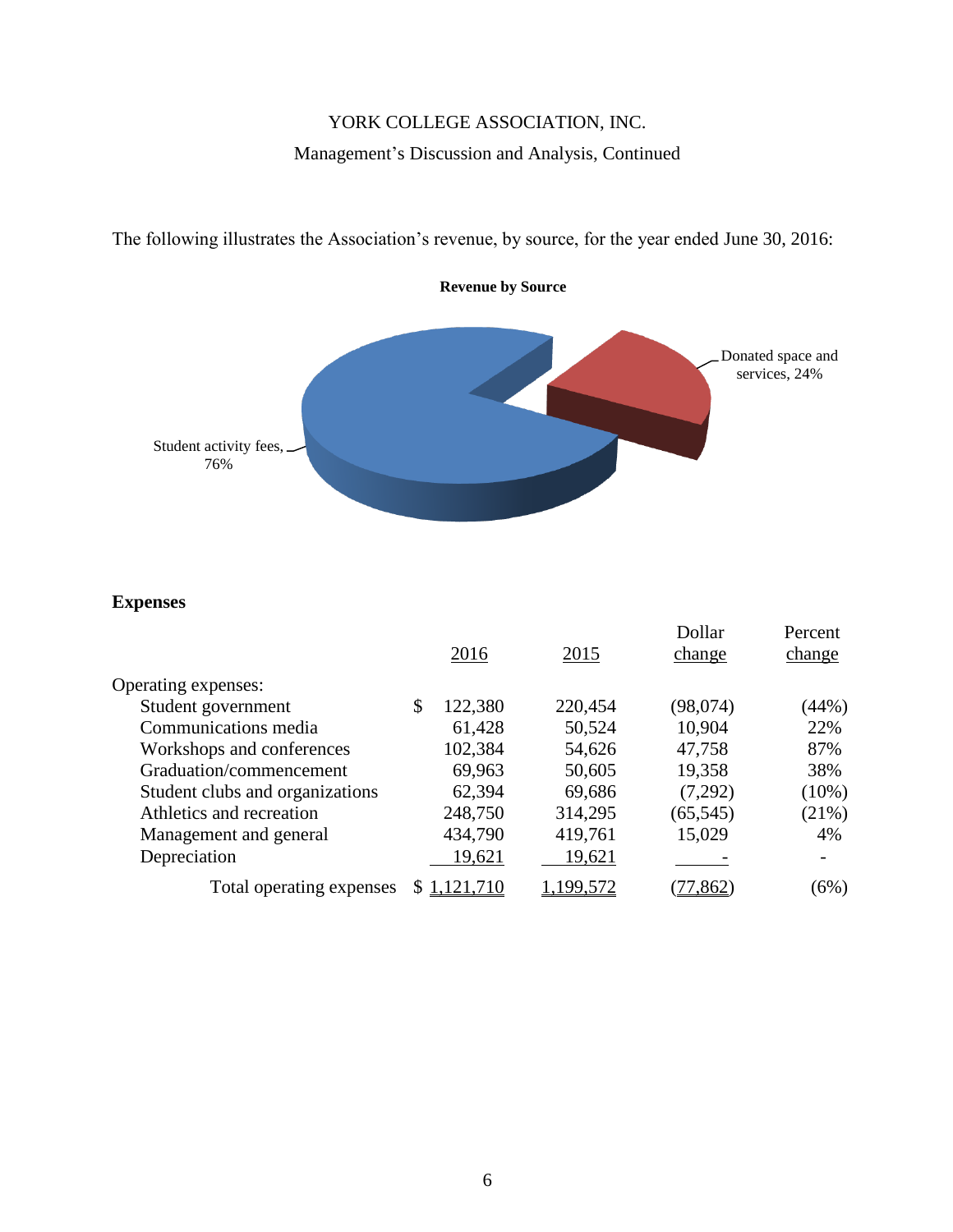## Management's Discussion and Analysis, Continued

Total expenses for the year ended June 30, 2016 were \$1,121,710, a decrease of \$77,862 or 6%, compared to the previous year. The major components of this variance were related to decreases in student government, and athletics and recreation of \$98,074 and \$65,545, respectively. Student government decreased primarily due to the association not having the previous year's one time funding for books and supplies for the college library. Athletics decreased primarily because the department didn't need to purchase the new uniforms for all their teams this year. These decreases were offset by an increase in workshops and conferences of \$47,758 or 87%. The increase was due to more students getting funding to study away or abroad.

There were no other significant or unexpected changes in the Association's expenses.

The following illustrates the Association's expenses, by category, for the year ended June 30, 2016:

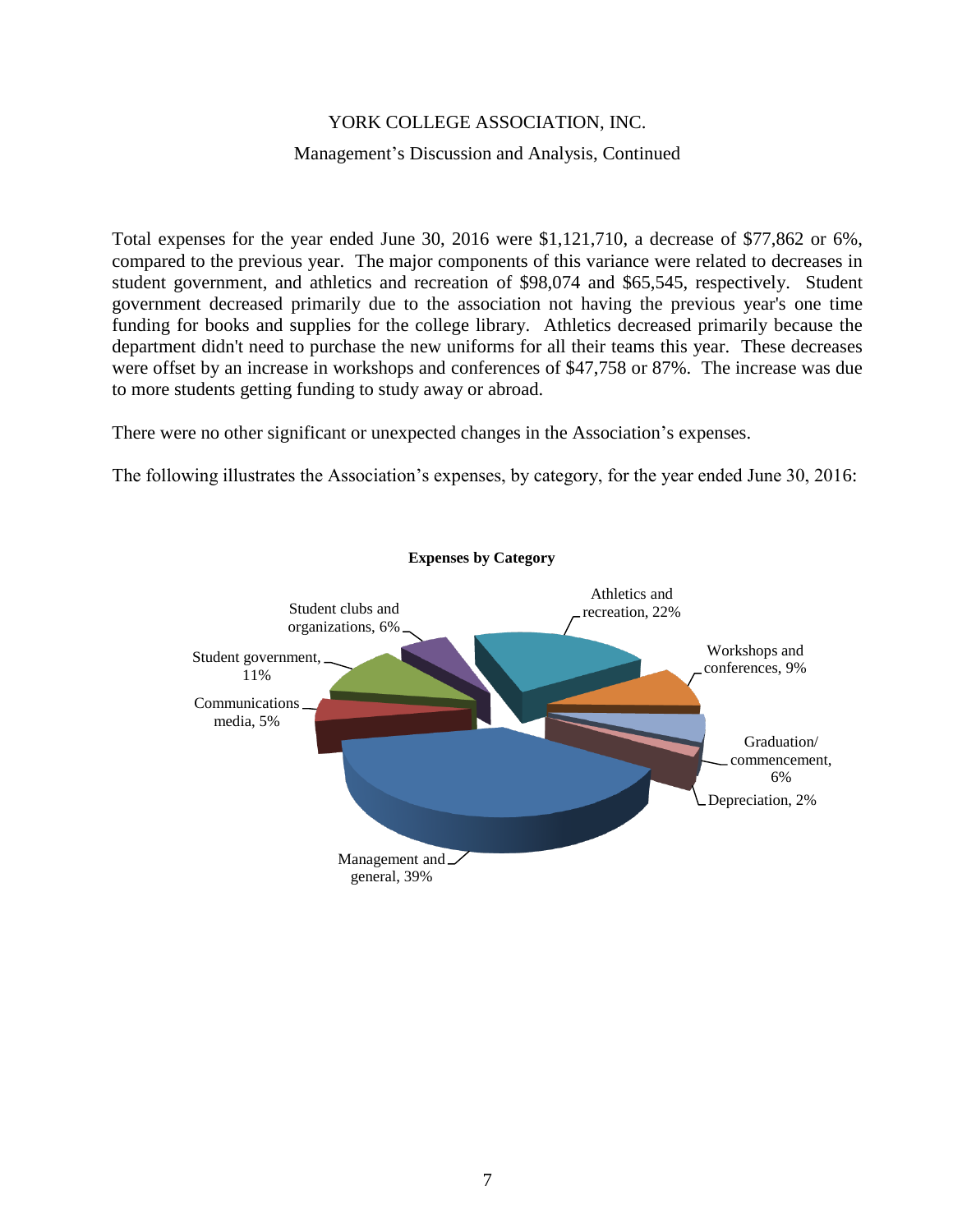Management's Discussion and Analysis, Continued

## **Cash Flows**

The statement of cash flows provides information about cash receipts and cash payments during the year. This statement assists users to assess the Association's ability to generate net cash flows, meet its obligations as they come due, and its dependency on external financing. The following summarizes the Association's cash flows for the year ended June 30, 2016:



#### **Economic Factors That May Affect the Future**

There are no known economic factors that may influence the future, with the exception of student enrollment, which directly relates to the amount of revenue earned, as well as related expenses incurred.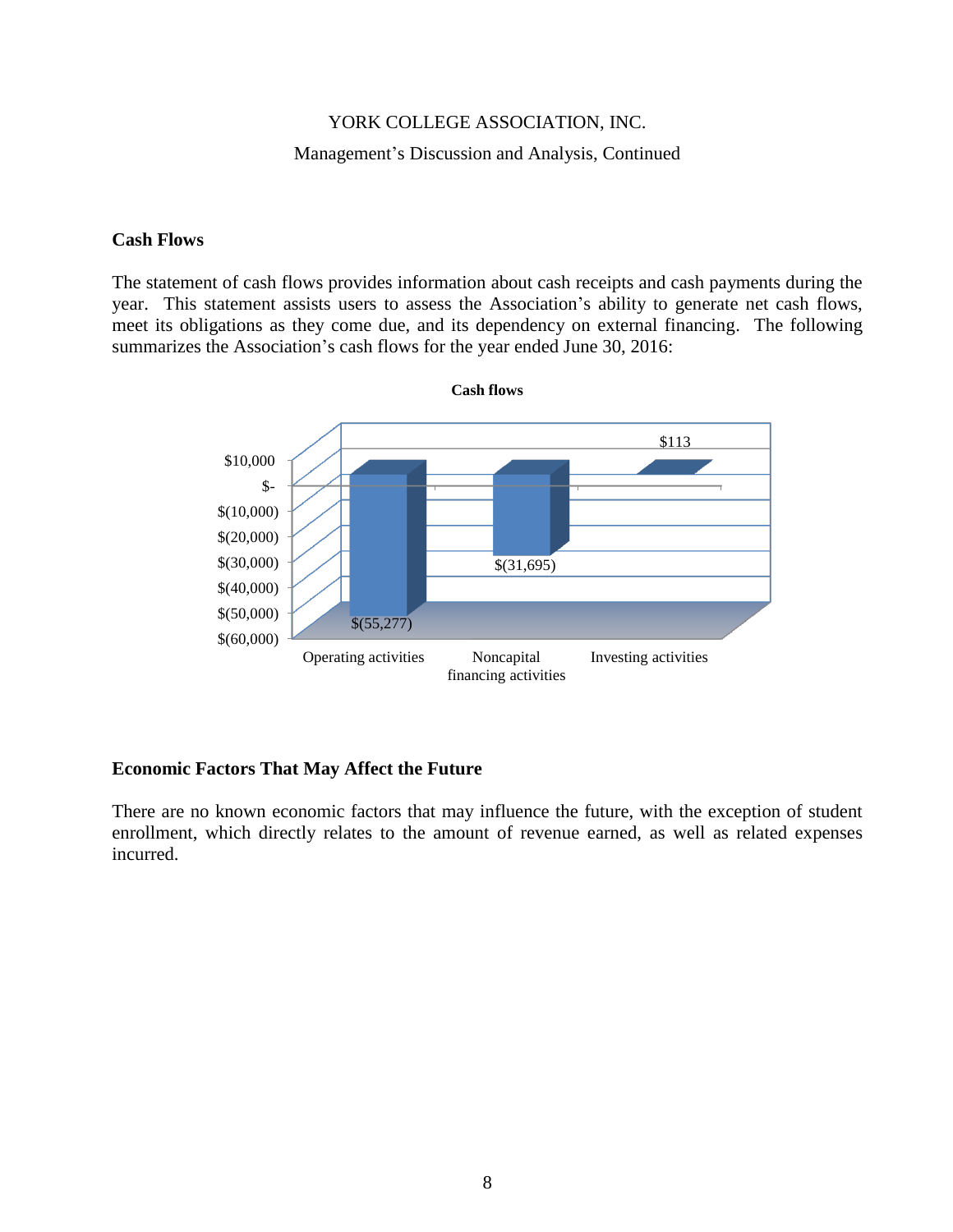## YORK COLLEGE ASSOCIATION, INC. Statements of Net Position June 30, 2016 and 2015

| <u>Assets</u>                                | 2016        | 2015      |
|----------------------------------------------|-------------|-----------|
| Current assets:                              |             |           |
| Cash and equivalents                         | \$1,094,203 | 1,181,062 |
| Accounts receivables:                        |             |           |
| Activity fees                                | 5,889       | 5,889     |
| Credit from vendor                           | 749         |           |
| Total accounts receivables                   | 6,638       | 5,889     |
| Prepaid expenses:                            |             |           |
| Insurance                                    | 2,997       | 2,954     |
| Other                                        |             | 300       |
| Total prepaid expenses                       | 2,997       | 3,254     |
| Total current assets                         | 1,103,838   | 1,190,205 |
| Noncurrent assets:                           |             |           |
| Investments, at fair value (note 4)          | 663,229     | 678,124   |
| Capital assets, net (note 5)                 | 12,722      | 32,343    |
| Total noncurrent assets                      | 675,951     | 710,467   |
| <b>Total assets</b>                          | 1,779,789   | 1,900,672 |
| <b>Liabilities</b>                           |             |           |
| <b>Current liabilities:</b>                  |             |           |
| Accounts payable and accrued expenses        | 88,566      | 168,821   |
| Due to York College entities (note 7)        | 156,006     | 186,842   |
| Deposits held in custody for others (note 8) | 3,981       | 4,840     |
| Total current liabilities                    | 248,553     | 360,503   |
| Net Position                                 |             |           |
| Net investment in capital assets             | 12,722      | 32,343    |
| Unrestricted                                 | 1,518,514   | 1,507,826 |
| Total net position                           | \$1,531,236 | 1,540,169 |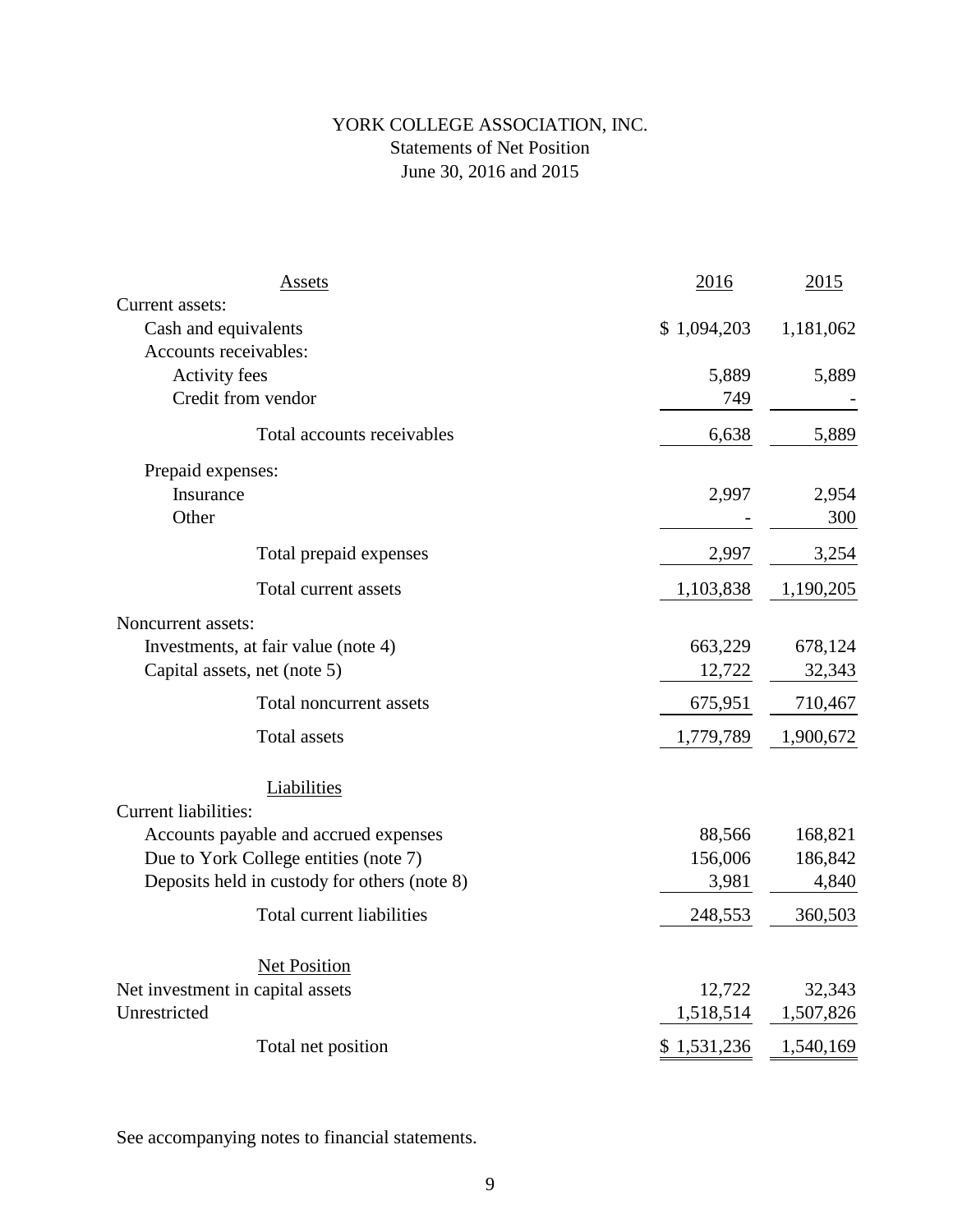# YORK COLLEGE ASSOCIATION, INC. Statements of Revenue, Expenses and Changes in Net Position Years ended June 30, 2016 and 2015

|                                     | 2016          | 2015      |
|-------------------------------------|---------------|-----------|
| Operating revenue:                  |               |           |
| Student activity fees               | \$<br>855,505 | 888,404   |
| Donated space and services (note 6) | 268,178       | 250,867   |
| Other                               | 3,876         | 4,778     |
| Total operating revenue             | 1,127,559     | 1,144,049 |
| Operating expenses:                 |               |           |
| Student government                  | 122,380       | 220,454   |
| Communications media                | 61,428        | 50,524    |
| Workshops and conferences           | 102,384       | 54,626    |
| Graduation/commencement             | 69,963        | 50,605    |
| Student clubs and organizations     | 62,394        | 69,686    |
| Athletics and recreation            | 248,750       | 314,295   |
| Management and general              | 434,790       | 419,761   |
| Depreciation (note 5)               | 19,621        | 19,621    |
| Total operating expenses            | 1,121,710     | 1,199,572 |
| Income (loss) from operations       | 5,849         | (55, 523) |
| Nonoperating revenue:               |               |           |
| Interest income                     | 99            | 4,837     |
| Net depreciation of investments     | (14, 881)     | (15,781)  |
| Total nonoperating revenue          | (14, 782)     | (10, 944) |
| Decrease in net position            | (8,933)       | (66, 467) |
| Net position at beginning of year   | 1,540,169     | 1,606,636 |
| Net position at end of year         | \$1,531,236   | 1,540,169 |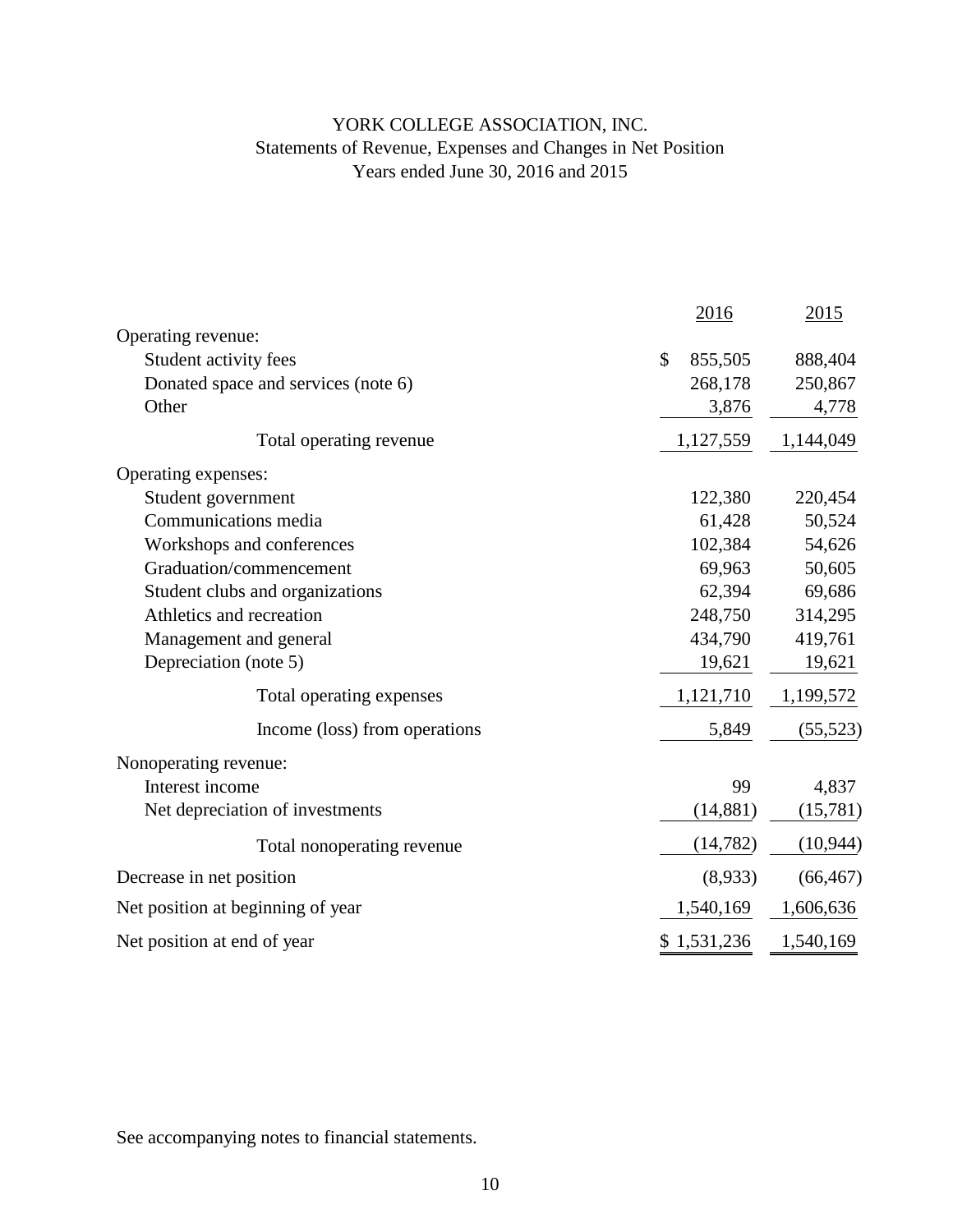## Statements of Cash Flows Years ended June 30, 2016 and 2015 YORK COLLEGE ASSOCIATION, INC.

|                                                            | 2016          | 2015                    |
|------------------------------------------------------------|---------------|-------------------------|
| Cash flows from operating activities:                      |               |                         |
| Cash receipts from:                                        |               |                         |
| Student activity fees                                      | \$<br>855,505 | 882,515                 |
| Other                                                      | 3,876         | 4,778                   |
| Cash payments to/for:                                      |               |                         |
| Employees' salaries and benefits                           | (86,389)      | (127,606)               |
| <b>Services</b>                                            | (123, 034)    | (151, 041)              |
| Vendors                                                    | (705, 235)    | (522, 031)              |
| Net cash provided by (used in) operating activities        | (55,277)      | 86,615                  |
| Cash flows from noncapital financing activities:           |               |                         |
| Increase (decrease) in due to York College entities        | (30, 836)     | 44,383                  |
| Decrease in deposits held in custody for others            | (859)         | (185)                   |
| Net cash provided by (used in) noncapital                  |               |                         |
| financing activities                                       | (31,695)      | 44,198                  |
| Cash flows from capital and related financing activities - |               |                         |
| purchases of capital assets                                |               | (2,998)                 |
| Cash flows from investing activities:                      |               |                         |
| Purchases of investments                                   |               | (4,781)                 |
| Interest and dividends                                     | 113           | 4,837                   |
| Net cash provided by investing activities                  | 113           | 56                      |
| Net increase (decrease) in cash and equivalents            | (86, 859)     | 127,871                 |
| Cash and equivalents at beginning of year                  | 1,181,062     | 1,053,191               |
| Cash and equivalents at end of year                        | \$1,094,203   | 1,181,062               |
|                                                            |               | $(\bigcap_{i=1}^n A_i)$ |

(Continued)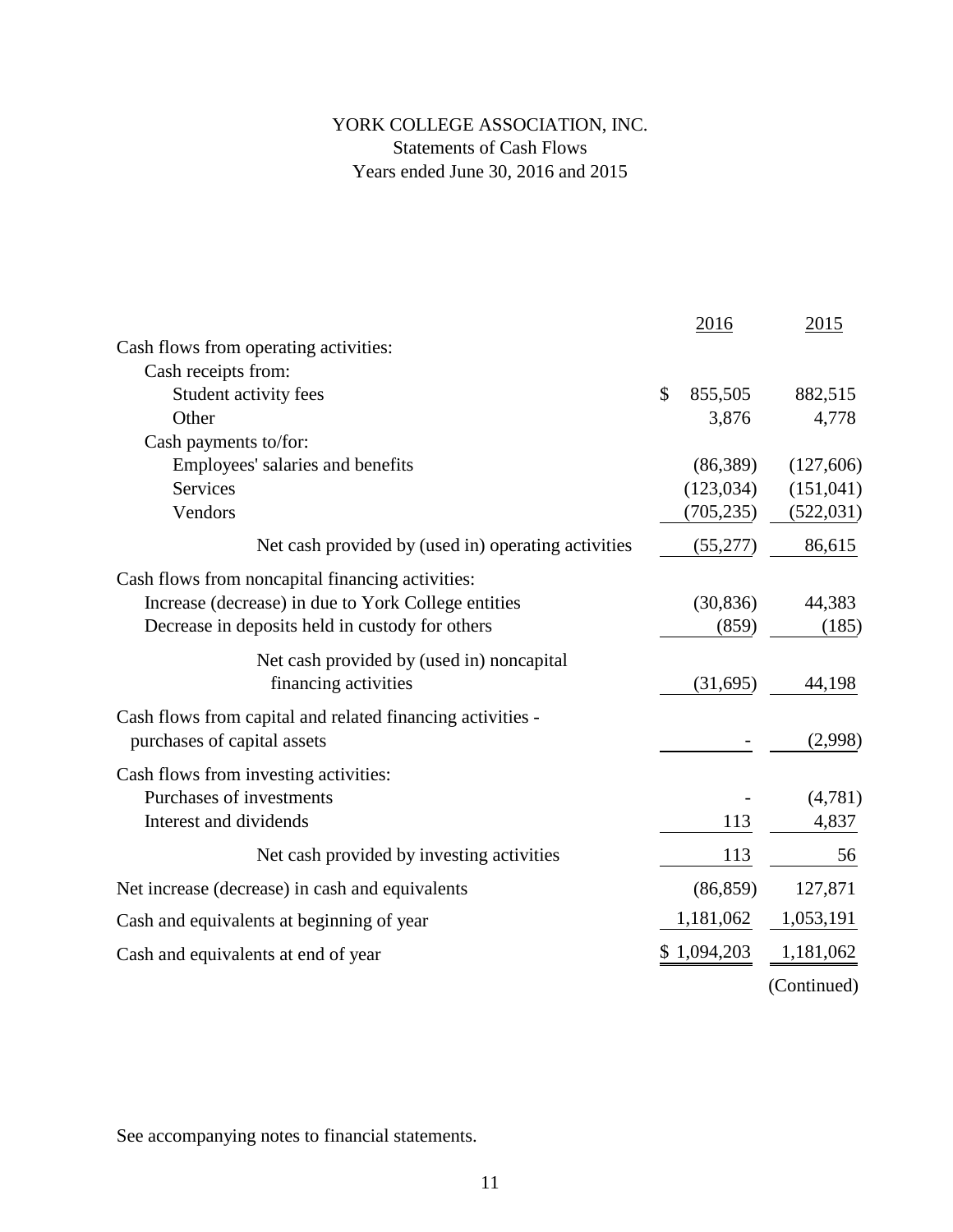# YORK COLLEGE ASSOCIATION, INC. Statements of Cash Flows, Continued

|                                                             | 2016          | 2015      |
|-------------------------------------------------------------|---------------|-----------|
| Reconciliation of income (loss) from operations to net cash |               |           |
| provided by (used in) operating activities:                 |               |           |
| Income (loss) from operations                               | \$<br>5,849   | (55, 523) |
| Adjustments to reconcile income (loss) from operations      |               |           |
| to net cash provided by (used in) operating activities:     |               |           |
| Depreciation                                                | 19,621        | 19,621    |
| Changes in:                                                 |               |           |
| Accounts receivable                                         | (749)         | (5,889)   |
| Prepaid expenses                                            | 257           | 1,788     |
| Accounts payable and accrued expenses                       | (80,255)      | 126,618   |
| Net cash provided by (used in) operating activities         | (55,277)      | 86,615    |
| Supplemental schedule of cash flow information:             |               |           |
| Donated space and services                                  | \$<br>268,178 | 250,867   |
| Professional services                                       | 265,162       | 247,271   |
| Facilities                                                  | 3,016         | 3,596     |
|                                                             | 268,178       | 250,867   |
| Disposal of fully depreciated furniture and equipment       | \$<br>4,962   |           |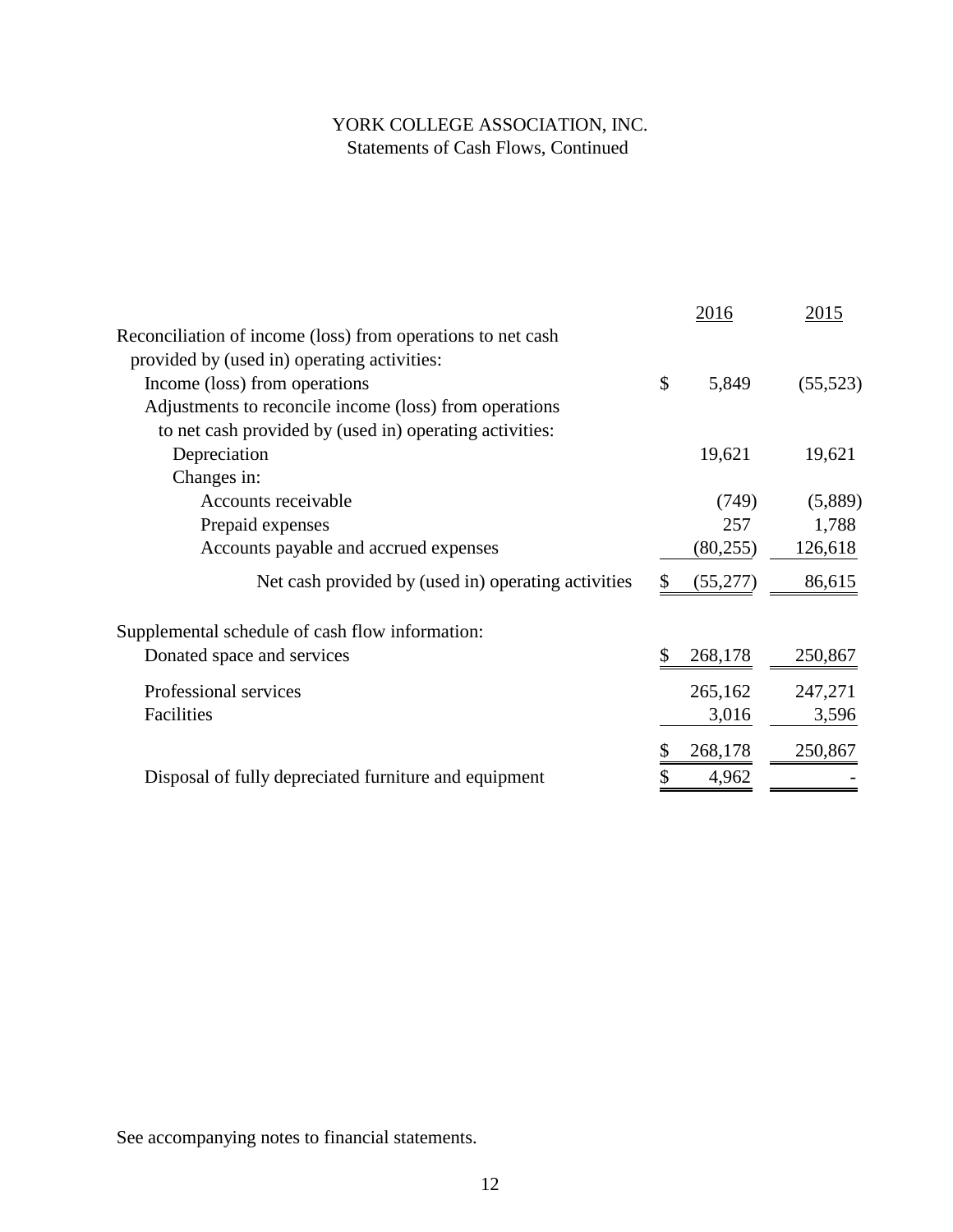Notes to Financial Statements June 30, 2016 and 2015

#### (1) Nature of Organization

The York College Association, Inc. (the Association) is a nonprofit entity created for the principal purpose of developing and cultivating educational, social, cultural, and recreational activities among students of York College (the College) of the City University of New York (CUNY or the University). The Association was incorporated on February 24, 1984.

### (2) Summary of Significant Accounting Policies

### (a) Basis of Accounting

- The Association's accounting policies conform to accounting principles generally accepted in the United States of America (GAAP) and applicable Governmental Accounting Standards Board (GASB) pronouncements.
- For financial reporting purposes, the Association is considered to be a special-purpose government engaged only in business-type activities. GASB defines business-type activities as activities financed in whole or in part by fees charged to external parties for goods or services. Accordingly, the accompanying financial statements have been prepared using the economic resources measurement focus and the accrual basis of accounting in accordance with GAAP, as prescribed by GASB. For financial reporting purposes, the Association is also considered to be a discretely presented component unit of the University, as defined by GASB.

#### (b) Accounting Pronouncements

The significant GASB statements followed by the Association are summarized below:

- GASB Statement No. 63 "Financial Reporting of Deferred Outflows of Resources, Deferred Inflows of Resources and Net Position." This statement amends the net asset reporting requirements in Statement No. 34 - "Basic Financial Statements - and Management's Discussion and Analysis - for State and Local Governments" and other pronouncements by incorporating deferred outflows of resources and deferred inflows of resources into the definitions of the required components of the residual measure and by renaming that measure as net position, rather than net assets.
- GASB Statement No. 65 "Items Previously Reported as Assets and Liabilities." This statement established accounting and financial reporting standards that reclassify, as deferred outflows of resources or deferred inflows of resources, certain items that were previously reported as assets and liabilities and recognizes as outflows of resources or inflows of resources, certain items that were previously reported as assets or liabilities.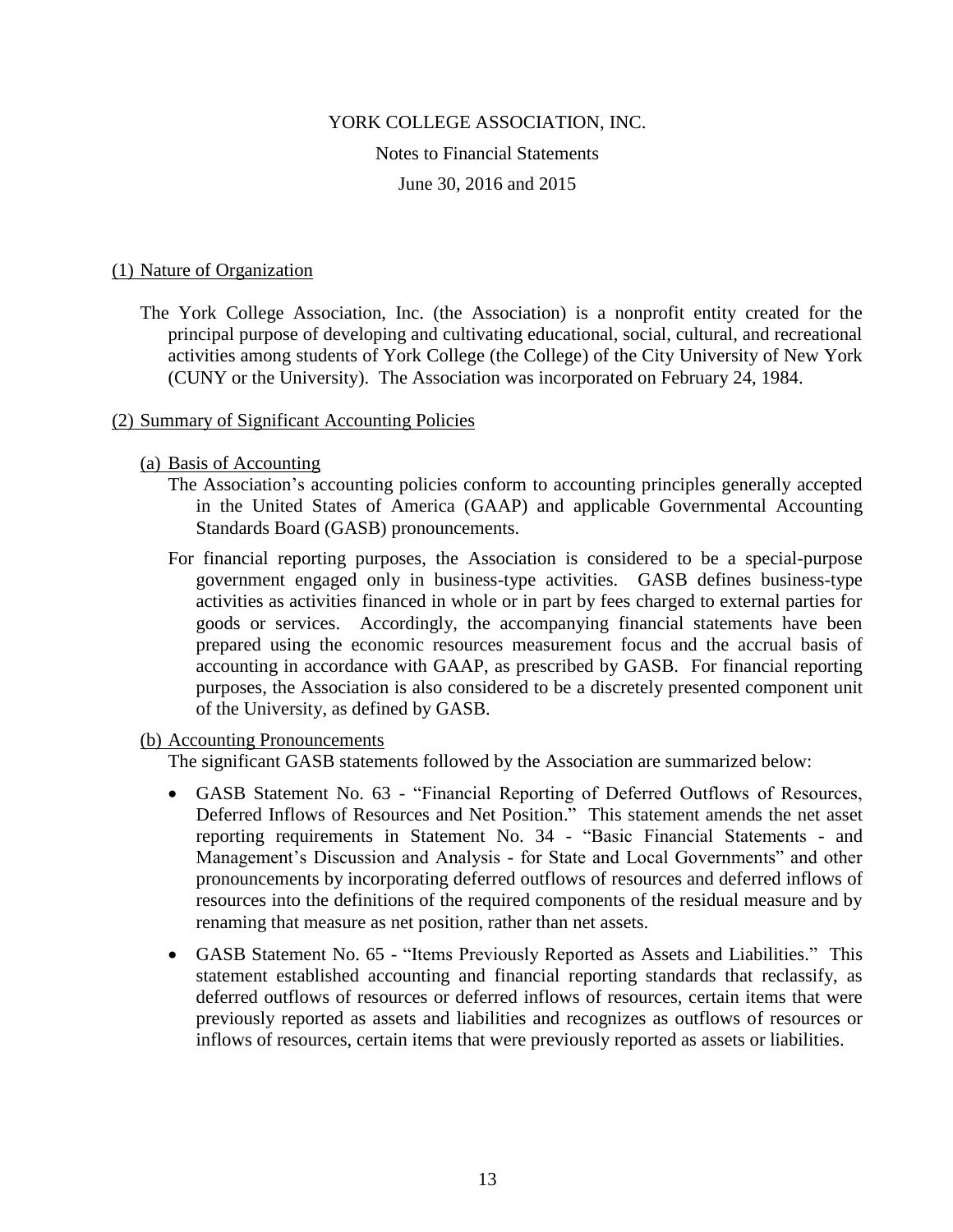#### Notes to Financial Statements, Continued

### (2) Summary of Significant Accounting Policies, Continued

- (b) Accounting Pronouncements, Continued
	- GASB Statement No. 72 "Fair Value Measurement and Application" provides guidance regarding accounting and financial reporting relates to fair value measures of certain investments. The requirements of this Statement are effective for periods beginning after June 15, 2015, which is the fiscal year beginning July 1, 2015 for the Association. For the Association, this Statement became effective for the fiscal year beginning July 1, 2015.
	- GASB Statement No. 79 "Certain External Investment Pools and Pool Participants." This Statement, issued in December 2015, addresses the accounting and financial reporting for certain external investment pools and pool participants. It establishes the criteria for an external investment pool to qualify for making the election to measure all of its investments at amortized cost for financial reporting purposes. The provisions of this Statement are effective for financial statements for years beginning after June 15, 2015, except for certain provisions on portfolio quality, custodial credit risk and shadow pricing. For the Association, this Statement became effective for the fiscal year beginning July 1, 2015.

#### (c) Net Position

The Association's resources are classified into the following net position categories:

- Net investment in capital assets Capital assets, net of accumulated depreciation and outstanding principal balances of debt, if any, attributable to the acquisition, construction, or improvement of those assets.
- Restricted non-expendable Net position subject to externally imposed stipulations requiring the Association to maintain them in perpetuity.
- Restricted expendable Net position whose use is subject to externally imposed stipulations that can be fulfilled by the actions of the Association or the passage of time.
- Unrestricted All other net position which including net position designated by actions, if any, of the Association's Board of Directors.
- At June 30, 2016, the Association had no restricted net position.

#### (d) Cash and Equivalents

Cash and equivalents are comprised of highly liquid instruments, with original maturities of 90 days or less.

## (e) Capital Assets

Capital assets are stated at cost at the date of acquisition or fair value at the date of contribution, if donated. In accordance with the Association's capital asset policy, capital assets are defined as any asset with a useful life of at least two years and a cost or value at the time of receipt of \$1,000 or more for computer hardware and \$5,000 or more for all other equipment. Depreciation is computed using the straight-line method over the estimated useful life of the asset and is not allocated to the functional expense categories. The estimated useful life of furniture, fixtures and equipment is five years.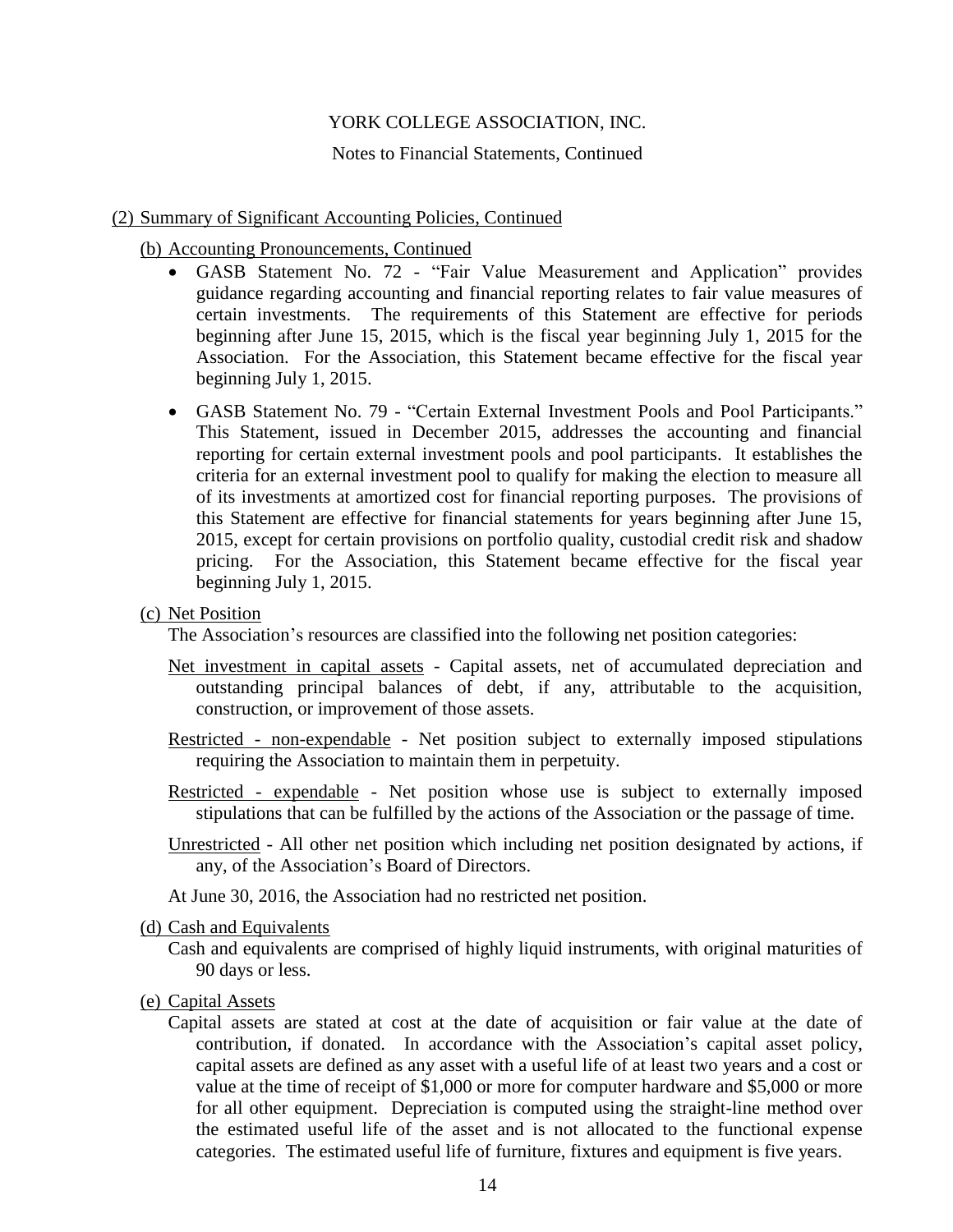### Notes to Financial Statements, Continued

## (2) Summary of Significant Accounting Policies, Continued

#### (f) Investments

The Association records its investments at fair value based on quoted market prices, with changes in fair value of investments recorded in the statements of revenue, expenses and changes in net position.

#### (g) Revenue Recognition

Operating revenue is recognized in the period earned and are primarily derived from student activity fees levied by a resolution of the Board of Director's of the University and collected by the College on the Association's behalf.

#### (h) Donated Space and Services

The Association operates on the campus of the College and utilizes office space and equipment, as well as personal services of certain college employees. The cost savings associated with such arrangements are recorded as donated space and services and are recognized as revenue and expenses in the accompanying financial statements based on the fair value of such services (note 6).

#### (i) Functional Expenses

The costs of providing the various programs and other activities have been summarized on a functional basis in the statements of revenue, expenses, and changes in net position. Accordingly, certain costs have been allocated among the programs and supporting services benefited.

#### (j) Use of Estimates

The preparation of financial statements in accordance with GAAP requires management to make estimates and judgments that affect the reported amounts of assets and liabilities and disclosures of contingent assets and liabilities at the date of the financial statements and the reported amounts of revenues and expenses during the reporting period. Actual results could differ from those estimates.

#### (k) Subsequent Events

Management has evaluated subsequent events through the date of the report which is the date the financial statements were available to be issued.

## (l) Income Taxes

The Association is exempt from income taxes under Section  $501(c)(3)$  of the Internal Revenue Code (the Code), therefore, no provision for income taxes is reflected in the financial statements. The Association has been classified as a publicly supported organization that is not a private foundation under Section 509(a) of the Code. The Association presently discloses or recognizes income tax positions based on management's estimate of whether it is reasonably possible or probable that a liability has been incurred for unrecognized income taxes. Management has concluded that the Association has taken no uncertain tax positions that require adjustment in its financial statements. U.S. Forms 990 filed by the Association are subject to examination by taxing authorities.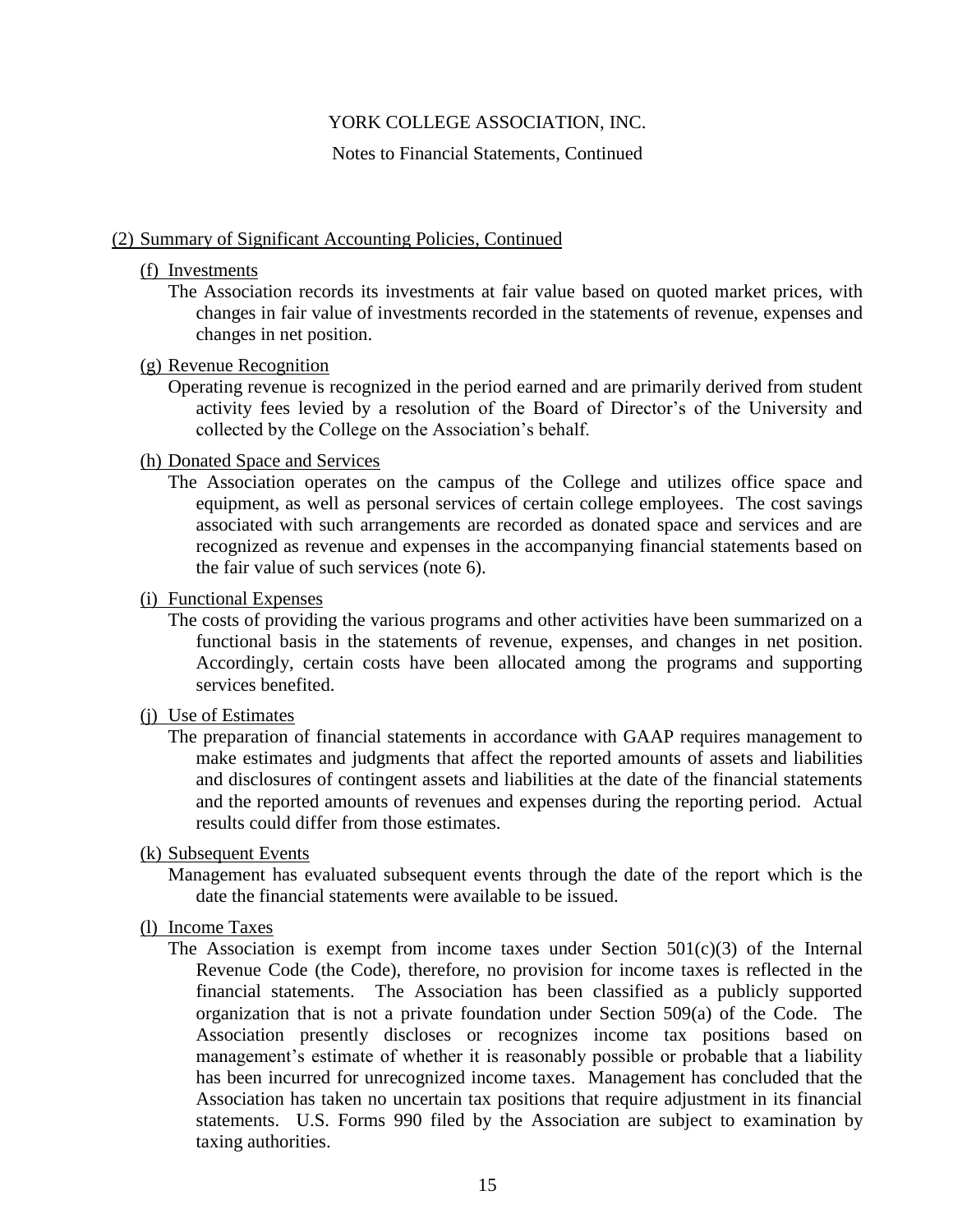### Notes to Financial Statements, Continued

### (3) Cash and Equivalents

Custodial credit risk of deposits is the risk that the Association's deposits may not be returned in the event of a bank failure. At June 30, 2016, \$624,019 of the Association's bank balance of \$1,124,014 was exposed to custodial credit risk as it was uninsured and uncollateralized.

### (4) Investments

- Custodial credit risk as it relates to investments is the risk that in the event of failure of the counterparty of a transaction, the Association will not be able to recover the value of its investment portfolio that is in the possession of that failed counterparty. At June 30, 2016, the Association's entire investment portfolio balance of \$634,433 was exposed to custodial credit risk, as it was uninsured and uncollateralized. The Association's investments are held by CUNY in an investment pool which is under the control of the Committee on Fiscal Affairs of the Board of Trustees of CUNY (the Committee). Several investment advisory firms are engaged to assist the Committee in its investment pool portfolio management, which is comprised of cash and cash equivalents, corporate bonds, equities, mutual funds, U.S. agency mortgage-backed securities, U.S. government bonds, and foreign bonds.
- A framework has been established for measuring fair value. That framework provides a fair value hierarchy that prioritizes the inputs to valuation techniques used to measure fair value. The hierarchy gives the highest priority to unadjusted quoted prices in active markets for identical assets or liabilities (level 1 measurements) and the lowest priority to unobservable inputs (level 3 measurements). The three levels of the fair value hierarchy are described below:
	- Level 1 Inputs to the valuation methodology are unadjusted quoted prices for identical assets or liabilities in active markets that the Association has the ability to access.
	- Level 2 Inputs to the valuation methodology include:
		- Quoted prices for similar assets or liabilities in active markets;
		- Quoted prices for identical or similar assets or liabilities in inactive markets;
		- Inputs other than quoted prices that are observable for the asset or liability; and
		- Inputs that are derived principally from or corroborated by observable market data by correlation or other means.

If the asset or liability has a specified (contractual) term, the level 2 input must be observable for substantially the full term of the asset or liability.

- Level 3 Inputs to the valuation methodology are unobservable and significant to the fair value measurement.
- The asset's or liability's fair value measurement level within the fair value hierarchy is based on the lowest level of any input that is significant to the fair value measurement. Valuation techniques used need to maximize the use of observable inputs and minimize the use of unobservable inputs.

There have been no changes in the methodologies used at June 30, 2016.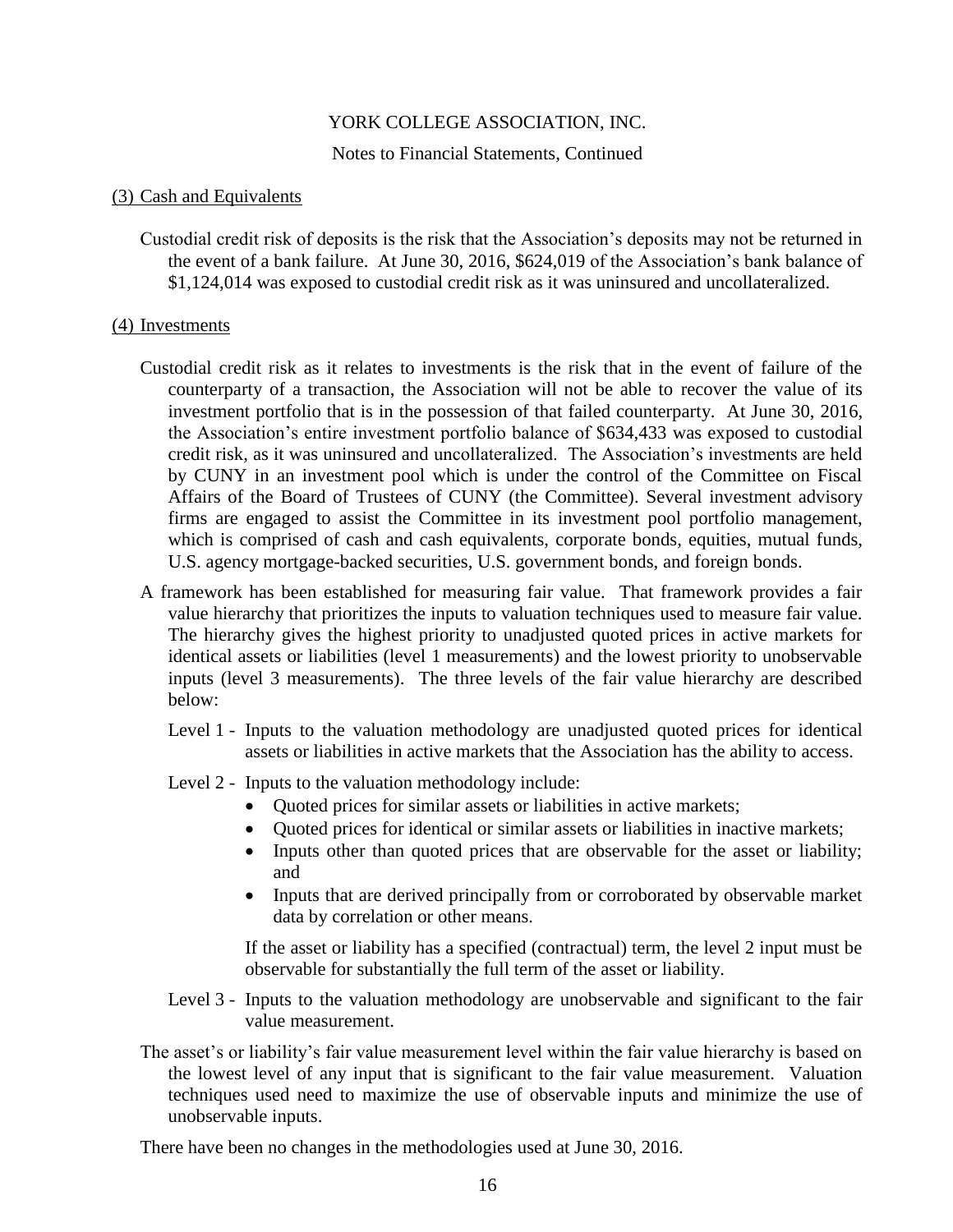## Notes to Financial Statements, Continued

#### (4) Investments, Continued

The methods described above may produce a fair value calculation that may not be indicative of net realizable value or reflective of future fair values. Furthermore, while the Association believes its valuation methods are appropriate and consistent with other market participants, the use of different methodologies or assumptions to determine the fair value of certain financial instruments could result in a different fair value measurement at the reporting date.

The following table set forth by level, within the fair value hierarchy, the Association's assets at fair value as of June 30, 2016:

|                      | Assets at Fair Value as of June 30, 2016 |                              |         |         |
|----------------------|------------------------------------------|------------------------------|---------|---------|
|                      | Level 1                                  | Level 2                      | Level 3 | Total   |
| CUNY investment pool | -                                        |                              | 634,433 | 634,433 |
| Money market         | 28,796                                   |                              |         | 28,796  |
|                      | 28,796                                   | $\qquad \qquad \blacksquare$ | 634.433 |         |

The following table summarizes the activity for financial instruments classified as Level 3 in 2016:

| Balance at June 30, 2015      | \$649,443 |
|-------------------------------|-----------|
| Dividends and interest income | 3.314     |
| Realized and unrealized loss  | (18,324)  |
| Balance at June 30, 2016      | \$634,433 |

#### (5) Capital Assets

At June 30, 2016 and 2015, capital assets consisted of the following:

|                                                          | 2016                        |                    |                  |                       |
|----------------------------------------------------------|-----------------------------|--------------------|------------------|-----------------------|
|                                                          | Beginning<br>balance        | Additions          | Disposals        | Ending<br>balance     |
| Furniture and equipment<br>Less accumulated depreciation | 163,469<br>\$<br>(131, 126) | (19, 621)          | (4,962)<br>4,962 | 158,507<br>(145, 785) |
| Capital assets, net                                      | \$<br>32,343                | <u>(19,621)</u>    |                  | <u>12,722</u>         |
|                                                          |                             | 2015               |                  |                       |
|                                                          | Beginning<br>balance        | <b>Additions</b>   | Disposals        | Ending<br>balance     |
| Furniture and equipment<br>Less accumulated depreciation | 160,471<br>S<br>(111, 505)  | 2,998<br>(19, 621) |                  | 163,469<br>(131, 126) |
| Capital assets, net                                      | \$<br>48,966                | 16,623             |                  | 32,343                |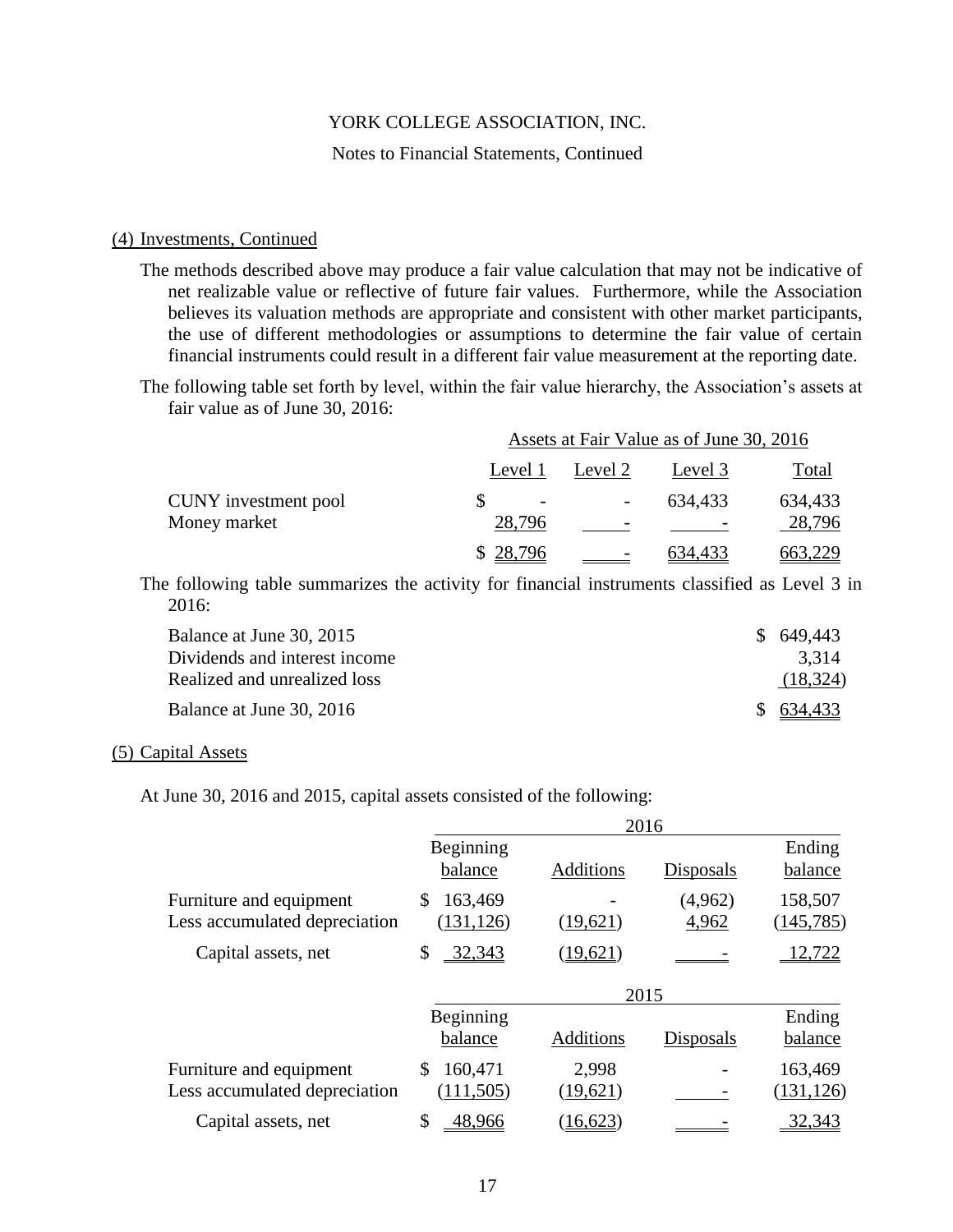### Notes to Financial Statements, Continued

#### (6) Donated Space and Services

The Association utilizes certain facilities and professional services provided by the College. The estimated fair values of facilities and salaries are included in the accompanying statements of revenue, expenses and changes in net position. Professional services and facilities for the years ended June 30, 2016 and 2015 amounted to the following:

|                                     | 2016               | 2015             |
|-------------------------------------|--------------------|------------------|
| Professional services<br>Facilities | \$265,162<br>3,016 | 247,271<br>3,596 |
|                                     | \$268,178          | 250,867          |

### (7) Related Party Transactions

- At June 30, 2016 and 2015, the Association owed \$156,006 and \$186,842, respectively, to other York College entities. The Association is occasionally required to transfer funds to/from other York College-related entities during the course of the year for payroll reimbursement and other costs, if any.
- The Association has invested \$634,433 and \$649,443 as of June 30, 2016 and 2015, respectively, in the CUNY Investment Pool (note 4) which is under the control of the Committee, a related party.

## (8) Deposits Held in Custody for Others

At June 30, 2016 and 2015, the Association held \$3,981 and \$4,840, respectively, which related to deposits held in custody for others, and is comprised of funds which are held on behalf of various other York College Departments.

## (9) Accounting Standards Issued But Not Yet Implemented

GASB Statement No. 77 - "Tax Abatement Disclosures," is intended to improve financial reporting by providing users with information regarding the nature and magnitude of tax abatements, which is currently not required to be reported. The requirements of this statement are effective for periods beginning after December 15, 2015, which is the fiscal year beginning July 1, 2016 for the Association. This statement is not expected to have an effect on the financial statements of the Association.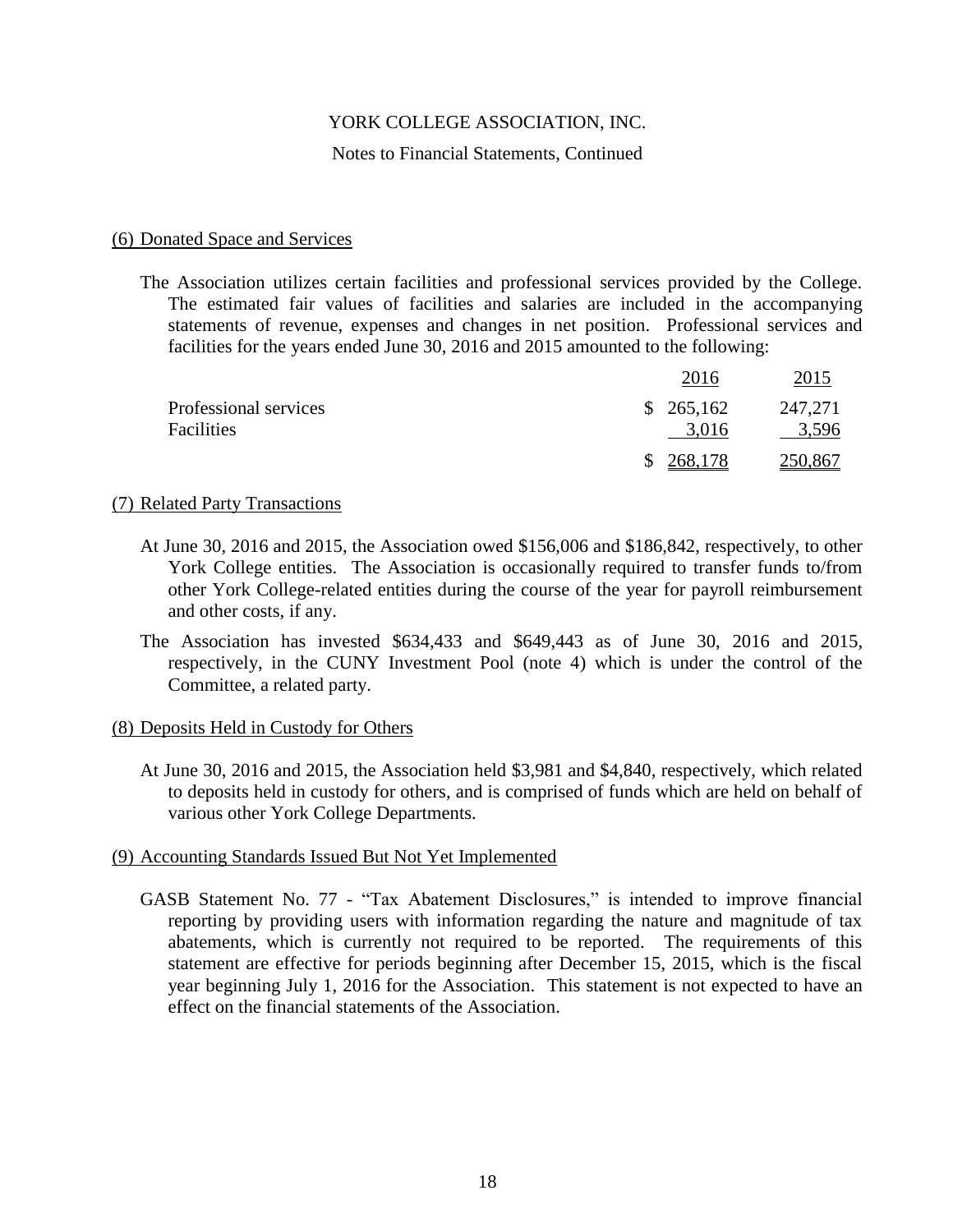#### Notes to Financial Statements, Continued

### (9) Accounting Standards Issued But Not Yet Implemented, Continued

- GASB Statement No. 78 "Pensions Provided Through Certain Multiple-Employer Defined Benefit Pension Plans." This statement, issued in December 2015 amends GASB Statement No. 68 to exclude pensions provided to employees of state or local governmental employers through a cost-sharing multiple-employer defined benefit pension plan that (1) is not a state or local governmental pension plan, (2) is used to provide defined benefit pensions both to employees of state or local governmental employers, and (3) has no predominant state or local governmental employer (either individually or collectively with other state or local governmental employers that provide pensions through the pension plan). This statement establishes requirements for recognition and measurement of pension expense, expenditures, and liabilities; note disclosures; and required supplementary information for pensions that have the characteristics described above. The provisions of this statement are effective for financial statements for years beginning after December 15, 2015, which is the fiscal year beginning July 1, 2016 for the Association. This statement is not expected to have an effect on the financial statements of the Association.
- GASB Statement No. 80 "Blending Requirements for Certain Component Units an Amendment of GASB Statement No. 14." This statement, issued in January 2016, amends the blending requirements for the financial statement presentation of component units of all state and local governments. It requires blending of a component unit incorporated as a notfor-profit corporation in which the primary government is the sole corporate member. The provisions of this statement are effective for financial statements for years beginning after June 15, 2016, which is the fiscal year beginning July 1, 2016 for the Association. This statement is not expected to have an effect on the financial statements of the Association.
- GASB Statement No. 81 "Irrevocable Split-Interest Agreements." This statement, issued in March 2016, establishes accounting and reporting standards for irrevocable split-interest agreements with characteristics that are equivalent to irrevocable split-interest agreements in which a donor irrevocably transfers resources to an intermediary who administers these resources for the unconditional benefit of a government and at least one other beneficiary. The provisions of this statement are effective for financial statements for years beginning after December 15, 2016. For the Association, this statement becomes effective for the fiscal year beginning July 1, 2017. This statement is not expected to have an effect on the financial statements of the Association.